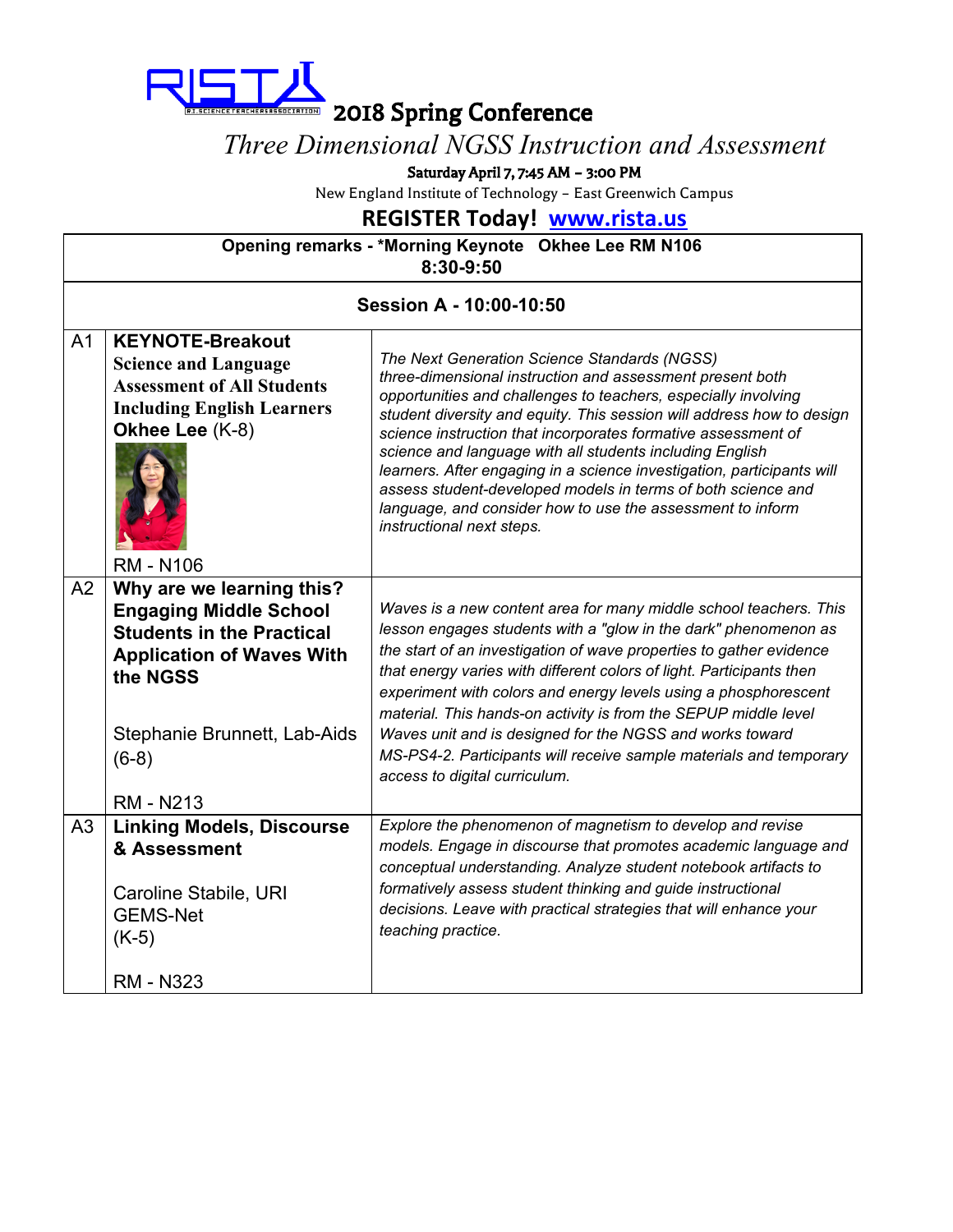

2018 Spring Conference

### *Three Dimensional NGSS Instruction and Assessment*

Saturday April 7, 7:45 AM – 3:00 PM

| A4             | Data Literacy &<br><b>Assessment Utilizing</b><br><b>Hands-on and Virtual Labs</b><br>Dr. Bob Gilmore, Woodland<br>Elementary<br>Dr. Michael Sao Pedro,<br>Apprendis<br>$(4-10)$ | This interactive session will streamline 3D learning and assessment<br>to help your students master science practices and data literacy.<br>You will learn how these competencies develop, and ways to assess<br>skills in a consistent, quick, and informative way. From a scaffolded<br>hands-on lab that differentiates for learners at all levels - to helping<br>students learn data literacy skills using Inq-ITS Virtual Labs - to a<br>final hands-on project, you will walk away with lesson plans,<br>assessments, and rubrics you can use in your classroom<br>immediately. BYOD! |
|----------------|----------------------------------------------------------------------------------------------------------------------------------------------------------------------------------|----------------------------------------------------------------------------------------------------------------------------------------------------------------------------------------------------------------------------------------------------------------------------------------------------------------------------------------------------------------------------------------------------------------------------------------------------------------------------------------------------------------------------------------------------------------------------------------------|
|                | <b>RM - S216</b>                                                                                                                                                                 |                                                                                                                                                                                                                                                                                                                                                                                                                                                                                                                                                                                              |
| A <sub>5</sub> | <b>Science GIS Storymaps: A</b><br><b>New Way to Present</b><br>Peter Stetson, Educational<br><b>Mapping Services</b><br>$(K-12)$<br><b>RM - N214</b>                            | The Science of Where: Geospatial Technology. Geographic<br>Information System [GIS] is one of the fastest growing career areas<br>in the country. GIS is a STEM activity which can be used to evaluate<br>the world around you. GIS is one off the three pillars in Geospatial<br>Technology. Storymaps are a way to utilize GIS to display<br>information. Middle and high school students who learn to create<br>Storymaps have the opportunity to enter a statewide mapping<br>competition and win \$100.                                                                                 |
| A <sub>6</sub> | <b>Peer Assessment: A Tool</b><br>for 3D Learning<br><b>Briana Gustaitis</b><br>Scott Macbeth, Classical High<br>School<br>$(9-12)$<br><b>RM - S302</b>                          | Come learn about the exciting world of peer review! Peer review can<br>be a powerful tool for student learning in an NGSS classroom.<br>Maximizing the effectiveness of peer feedback requires teachers to<br>breakdown misconceptions about the purpose of peer feedback,<br>construct new norms together with their students, and guide<br>students to develop their skills as thoughtful peer reviewers. In this<br>session we will discuss strategies for engaging students in thoughtful<br>and robust peer review as well as tools for scaffolding peer review<br>into instruction.    |

|           | Session B - 11:15-12:05                                                                                                                                                                                                                                       |                                                                                                                                                                                                                                                                                                                                                                                                                                                                                                                                                                  |  |
|-----------|---------------------------------------------------------------------------------------------------------------------------------------------------------------------------------------------------------------------------------------------------------------|------------------------------------------------------------------------------------------------------------------------------------------------------------------------------------------------------------------------------------------------------------------------------------------------------------------------------------------------------------------------------------------------------------------------------------------------------------------------------------------------------------------------------------------------------------------|--|
| <b>B1</b> | Jumping in: Experiences of<br><b>Early Career Science</b><br><b>Teachers</b><br>Sarah Zawatsky<br>Alisha lafrate, Science Teacher,<br>Hugh B. Bain Middle School<br>Audrey Miguel, Science Teacher,<br>Woonsocket High School<br>$(6-12)$<br><b>RM - N103</b> | This panel discussion will focus on the experiences of three<br>beginning science teachers as they work to implement the NGSS in<br>their classrooms. Members of the panel teach in a variety of<br>contexts and will share the story of how they learned about the<br>NGSS in their teacher preparation program, their successes and<br>struggles as a beginning teacher implementing the standards, the<br>resources that they have found most helpful, and tips for future<br>beginning science teachers on how to be successful in<br>implementing the NGSS. |  |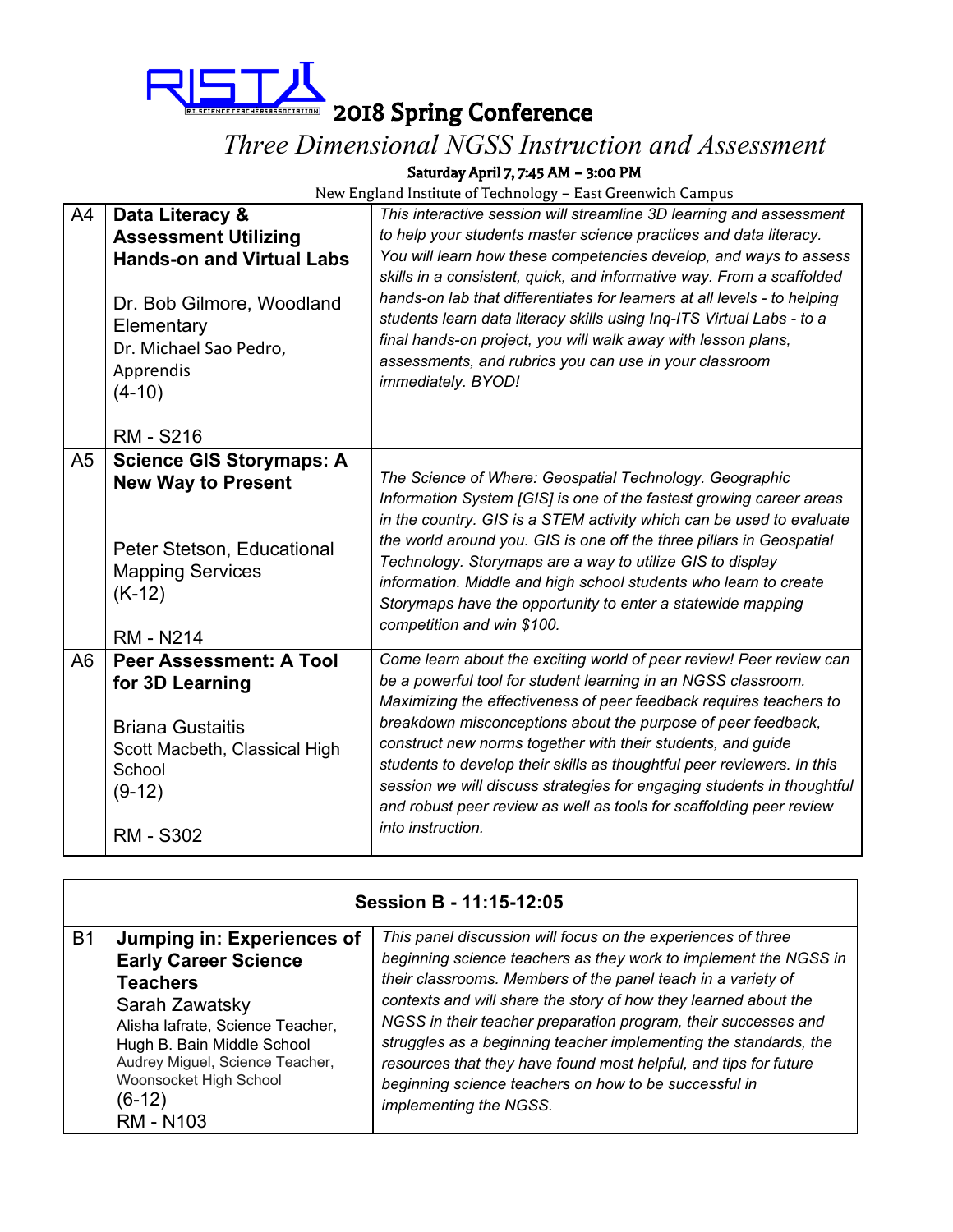

ETERCHERASSOCIAIEND 2018 Spring Conference

# *Three Dimensional NGSS Instruction and Assessment*

Saturday April 7, 7:45 AM – 3:00 PM

| <b>B2</b>      | <b>Engineering Design Cycle</b><br>and its Effect on Students'<br><b>Critical Thinking Skills</b><br>Dr.Hanan Mogawer<br>$(K-12)$<br><b>RM - N213</b>                                                                                                                                                                                                                                                                                 | Engineering Design Cycle, if implemented can change the way<br>students think. The cycle helps students to ask, imagine, plan,<br>create, reflect or improve, which are the key words to think<br>critically. It helps teachers to implement NGSS. Encouraging<br>students to use the cycle across the discipline, will get them<br>interested and engaged in their learning experience. In this<br>workshop participants will practice using the cycle to create a<br>product.                                                                                                                                                                                                                                                          |
|----------------|---------------------------------------------------------------------------------------------------------------------------------------------------------------------------------------------------------------------------------------------------------------------------------------------------------------------------------------------------------------------------------------------------------------------------------------|------------------------------------------------------------------------------------------------------------------------------------------------------------------------------------------------------------------------------------------------------------------------------------------------------------------------------------------------------------------------------------------------------------------------------------------------------------------------------------------------------------------------------------------------------------------------------------------------------------------------------------------------------------------------------------------------------------------------------------------|
| B <sub>3</sub> | <b>Examining Students</b><br><b>Assessment Results and</b><br><b>Negotiation Skills from Two</b><br><b>Engineering Design</b><br><b>Studies</b><br>Elaine Silva Mangiante PhD,<br><b>Salve Regina University</b><br>Elizabeth Carpenter, Student<br>Researcher, Salve Regina<br>University,<br>Julia Pfister, Student Researcher,<br>Salve Regina University,<br>Amy Semerjian, Research Analyst,<br><b>Boston College</b><br>$(K-8)$ | We will present the results of two studies that examined the<br>implementation of engineering design units in middle and upper<br>elementary schools. For the first study, we designed a middle<br>school assessment to gauge students' understanding of the three<br>engineering disciplinary core ideas after completing an engineering<br>design unit. We will share assessment results from 7th graders in<br>suburban and urban districts. Next, we will present our analysis of<br>3rd and 4th grade students' discourse to negotiate potential design<br>proposals when solving an engineering problem. This presentation<br>will inform teachers of essential elements for engineering design<br>units and potential challenges. |
| B <sub>4</sub> | <b>RM - N323</b><br><b>Aligning Traditional Labs</b><br><b>With NGSS</b><br><b>Frank Lenox</b><br>Erin Woulfe, Chemistry Chris<br>Wren, Biology Jill Ayala,<br><b>Bio/Physical</b><br>$(9-12)$<br><b>RM - S216</b>                                                                                                                                                                                                                    | A challenging aspect of moving towards NGSS is moving away<br>from our tried and true traditional labs not true! Traditional labs<br>can be valuable tools for teaching skills and concepts when<br>coupled with explorations that are aligned with three-dimensional<br>learning. The goal of this workshop is to share with educators our<br>experience in moving towards NGSS-aligned labs in our subject<br>areas. Utilizing NSTA and NGSS resources, along with our<br>experiences, we have learned to create labs to incorporate<br>engineering practices and cross-cutting concepts that provide a<br>three dimensional learning experience. Exemplars will be<br>presented in Biology, Chemistry, and Physics.                   |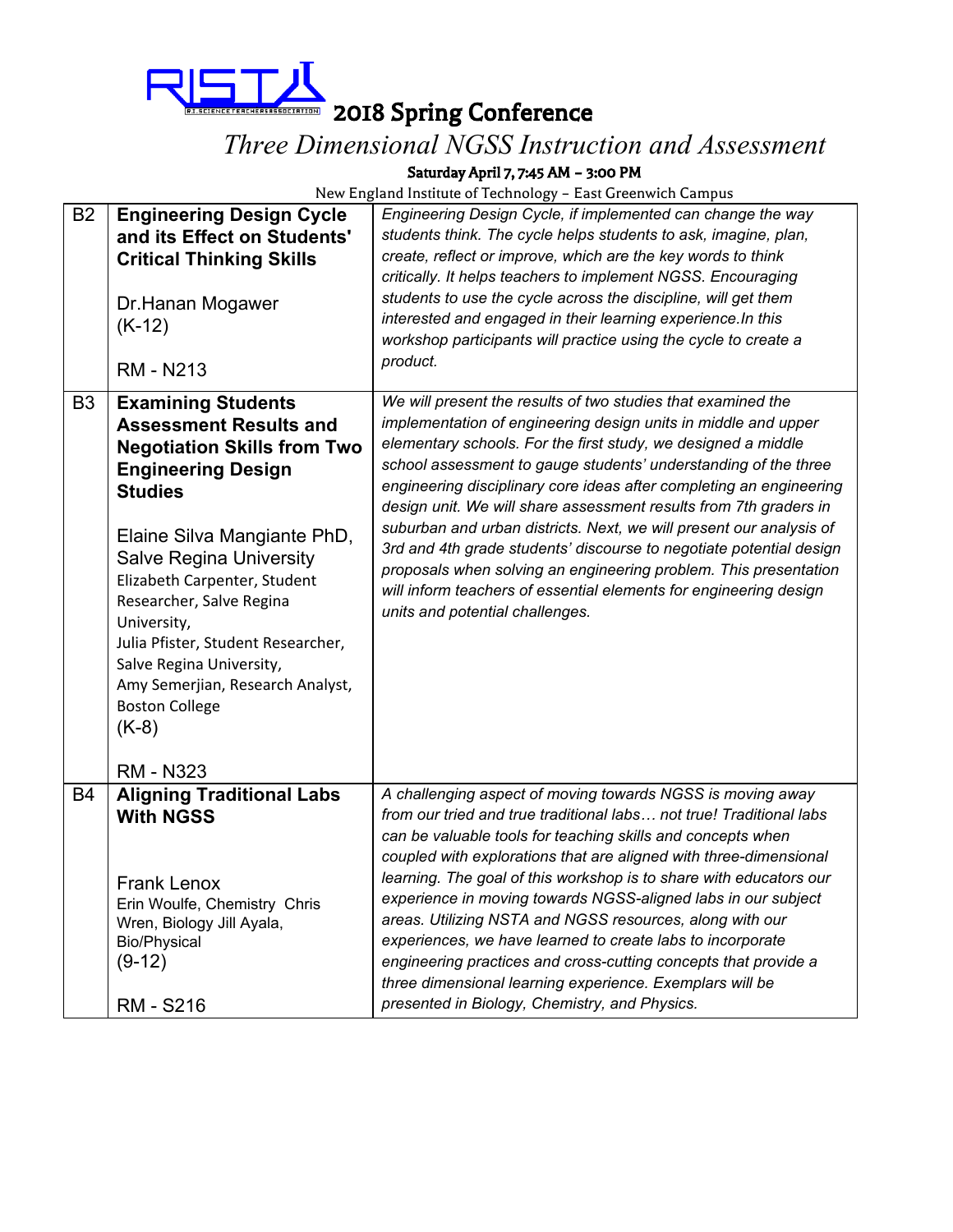

ERTERCHERS ASSOCIATION 2018 Spring Conference

## *Three Dimensional NGSS Instruction and Assessment*

Saturday April 7, 7:45 AM – 3:00 PM

| B <sub>5</sub> | <b>Using the Outdoors to</b><br><b>Engage and Assess</b><br>Kelly Shea, URI GEMS-Net<br>Lisa Maloney - Urban Education<br>Coordinator, Audubon Society of<br>Rhode Island, Jeanine Silversmith -<br>Project Manager, Rhode Island | Engage in an outdoor lesson led by the Rhode Island<br>Environmental Education Association (RIEEA) 2018 Environmental<br>Educator of the Year. Learn management strategies that<br>encourage successful outdoor exploration and reflect on<br>experiences that build inquiry and problem solving skills. Discover<br>ways to use your schoolyard and/or community to address scientific<br>practices and crosscutting concepts and develop tools to<br>formatively assess your students.                                                                                                                                                                                                                                                                                                                                                                                                                                                         |
|----------------|-----------------------------------------------------------------------------------------------------------------------------------------------------------------------------------------------------------------------------------|--------------------------------------------------------------------------------------------------------------------------------------------------------------------------------------------------------------------------------------------------------------------------------------------------------------------------------------------------------------------------------------------------------------------------------------------------------------------------------------------------------------------------------------------------------------------------------------------------------------------------------------------------------------------------------------------------------------------------------------------------------------------------------------------------------------------------------------------------------------------------------------------------------------------------------------------------|
|                | <b>Environmental Education</b><br>Association<br>$(K-12)$<br><b>RM - N214</b>                                                                                                                                                     |                                                                                                                                                                                                                                                                                                                                                                                                                                                                                                                                                                                                                                                                                                                                                                                                                                                                                                                                                  |
| B <sub>6</sub> | <b>Prompting Student</b><br><b>Responses Using</b><br><b>Crosscutting Concepts</b><br>Peter McLaren, Next Gen<br>Education, LLC<br>$(K-12)$                                                                                       | This presentation is designed to provide educators with meaningful<br>insights into how to use the crosscutting concepts to structure<br>prompts that engage students in reasoning the hows and whys<br>phenomena occur. Educators will come away with an<br>understanding of how using consistent and clear prompts<br>structured around crosscutting concepts will positively impact the<br>ways that students and teachers interact within classrooms and set<br>the stage for meaningful formative assessment events.                                                                                                                                                                                                                                                                                                                                                                                                                        |
|                | <b>RM - S302</b>                                                                                                                                                                                                                  | Afternoon Keynote 1:00-1:55                                                                                                                                                                                                                                                                                                                                                                                                                                                                                                                                                                                                                                                                                                                                                                                                                                                                                                                      |
|                |                                                                                                                                                                                                                                   |                                                                                                                                                                                                                                                                                                                                                                                                                                                                                                                                                                                                                                                                                                                                                                                                                                                                                                                                                  |
|                | <b>Transitioning to the Next</b><br><b>Generation Science</b><br><b>Standards:</b><br><b>Shifting classrooms to support</b><br>students in science practices<br><b>Katherine McNeill</b>                                          | Recent science standards offer a transformative vision for<br>science classrooms in which students actively engage in<br>science practices as they apply disciplinary core ideas to<br>make sense of the natural world. This includes a focus on 8<br>science practices that may be the most significant challenge<br>for teachers in terms of the successful implementation of the<br>new standards. A classroom culture prioritizing science<br>practices can require a shift away from science as a body of<br>facts that students need to memorize to science as a way of<br>thinking, talking and acting that students need to engage in to<br>make sense of the natural world. During the talk, I will<br>present the Science Practices Continuum and instructional<br>activities utilizing student examples (writing and video) to<br>illustrate how to support the development of a classroom<br>culture prioritizing science practices. |
|                | <b>RM N106</b>                                                                                                                                                                                                                    |                                                                                                                                                                                                                                                                                                                                                                                                                                                                                                                                                                                                                                                                                                                                                                                                                                                                                                                                                  |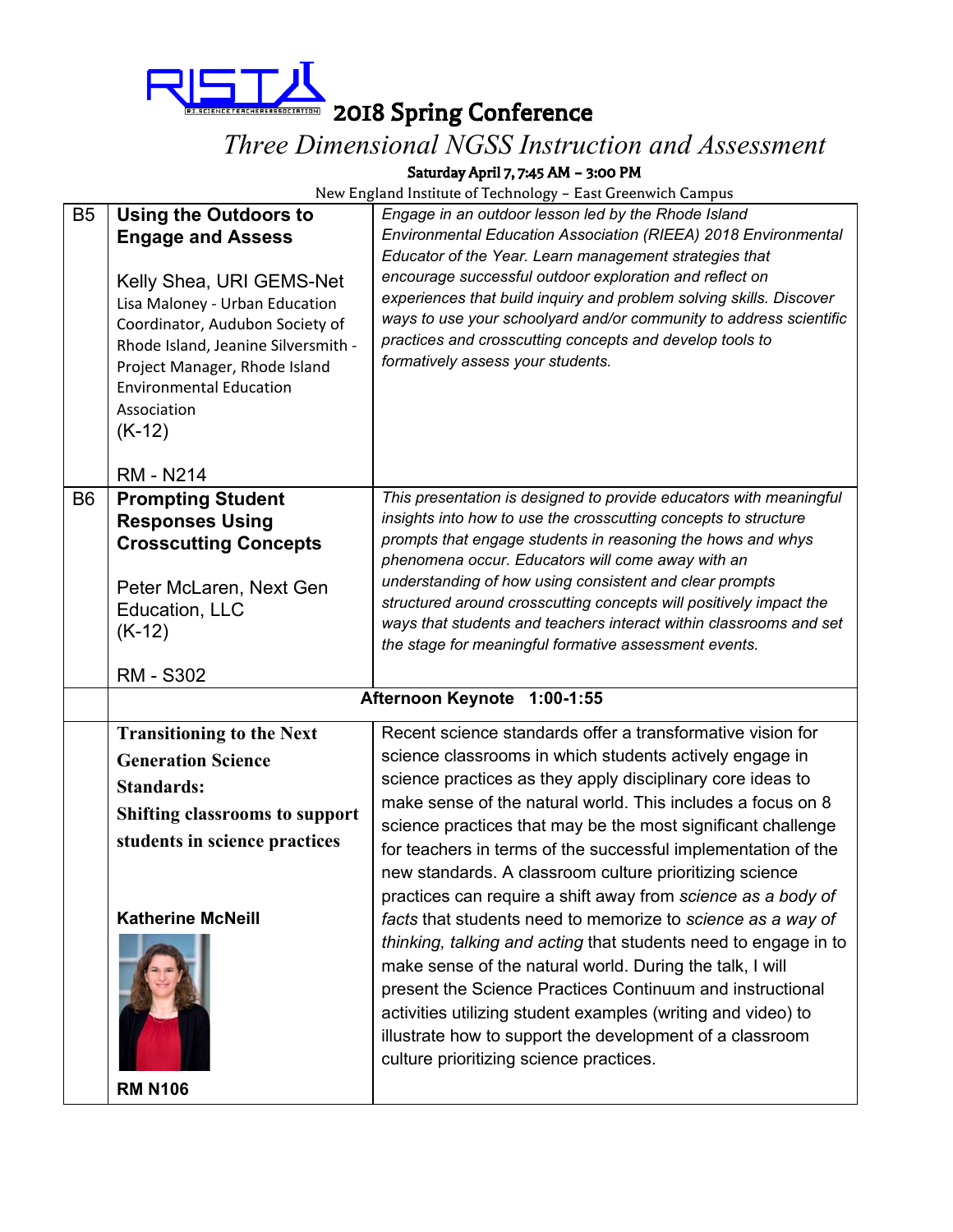

#### *Three Dimensional NGSS Instruction and Assessment*

Saturday April 7, 7:45 AM – 3:00 PM

| Session C - 2:05-3:00 |                                                                                                                                                                                         |                                                                                                                                                                                                                                                                                                                                                                                                                                                                                                                                                                                                                                                                                                                                   |
|-----------------------|-----------------------------------------------------------------------------------------------------------------------------------------------------------------------------------------|-----------------------------------------------------------------------------------------------------------------------------------------------------------------------------------------------------------------------------------------------------------------------------------------------------------------------------------------------------------------------------------------------------------------------------------------------------------------------------------------------------------------------------------------------------------------------------------------------------------------------------------------------------------------------------------------------------------------------------------|
| C <sub>1</sub>        | <b>NGSS in the Life</b><br><b>Science Classroom</b><br>Claire Lacquerre<br>$(6-12)$<br><b>RM - N103</b>                                                                                 | Come engage and learn how to apply the three dimensions from NGSS<br>in your biology, life science, chemistry and biotechnology classrooms.<br>Using size exclusion chromatography as an anchoring and exploratory<br>phenomenon, gain practical insights and develop strategies to integrate<br>NGSS into your classroom. This interactive learning opportunity will<br>guide you through modeling, explanation, argumentation, and<br>engineering practices while aiding you through a deep dive into your<br>core content connections.                                                                                                                                                                                         |
| C <sub>2</sub>        | In Praise of the NGSS:<br><b>Success Participants</b><br><b>Share Success Stories</b><br>Comfort Ateh, Associate<br>Professor, Providence<br>College RI<br>$(K-12)$<br><b>RM - N323</b> | In Praise of the NGSS: An Open Forum for Ideas towards Effective<br>Assessment.<br>The presentation will begin with a model that shows the alignment of<br>standards, curriculum, instruction and assessment within a brief<br>discourse on the essence of the NGSS. This will be followed by<br>participant discussion of examples of assessment tasks aligned to<br>instructional tasks and performance expectations. An overview of<br>assessment strategies will be presented followed by discussion on<br>when to use various strategies. Participants will share success stories<br>with implementing the NGSS. The presentation will culminate in<br>discussing challenges for creating effective assessment for the NGSS. |
| C <sub>3</sub>        | <b>Integrating Technology</b><br>Into 5E Science-Based<br><b>STEM</b><br>Megan Wagner<br>Kristen Buckman, STEM<br>Scopes<br>$(K-8)$<br><b>RM - N213</b>                                 | More than just digital delivery - Technology is about designing authentic<br>solutions in a blended environment. Balancing hands-on with digital<br>investigations is the perfect mix for STEM-based science classroom!<br>Technology can be an integral part of observing phenomenon,<br>gathering evidence and justifying conclusions. Join us to see how this<br>balancing act is possible and needed for student achievement gains.<br>Using the 5E instructional model for Inquiry, participants will be<br>engaged in an engineering design hands-on session that incorporates<br>the 3Ds for waves and Earthquake-proof buildings.                                                                                         |